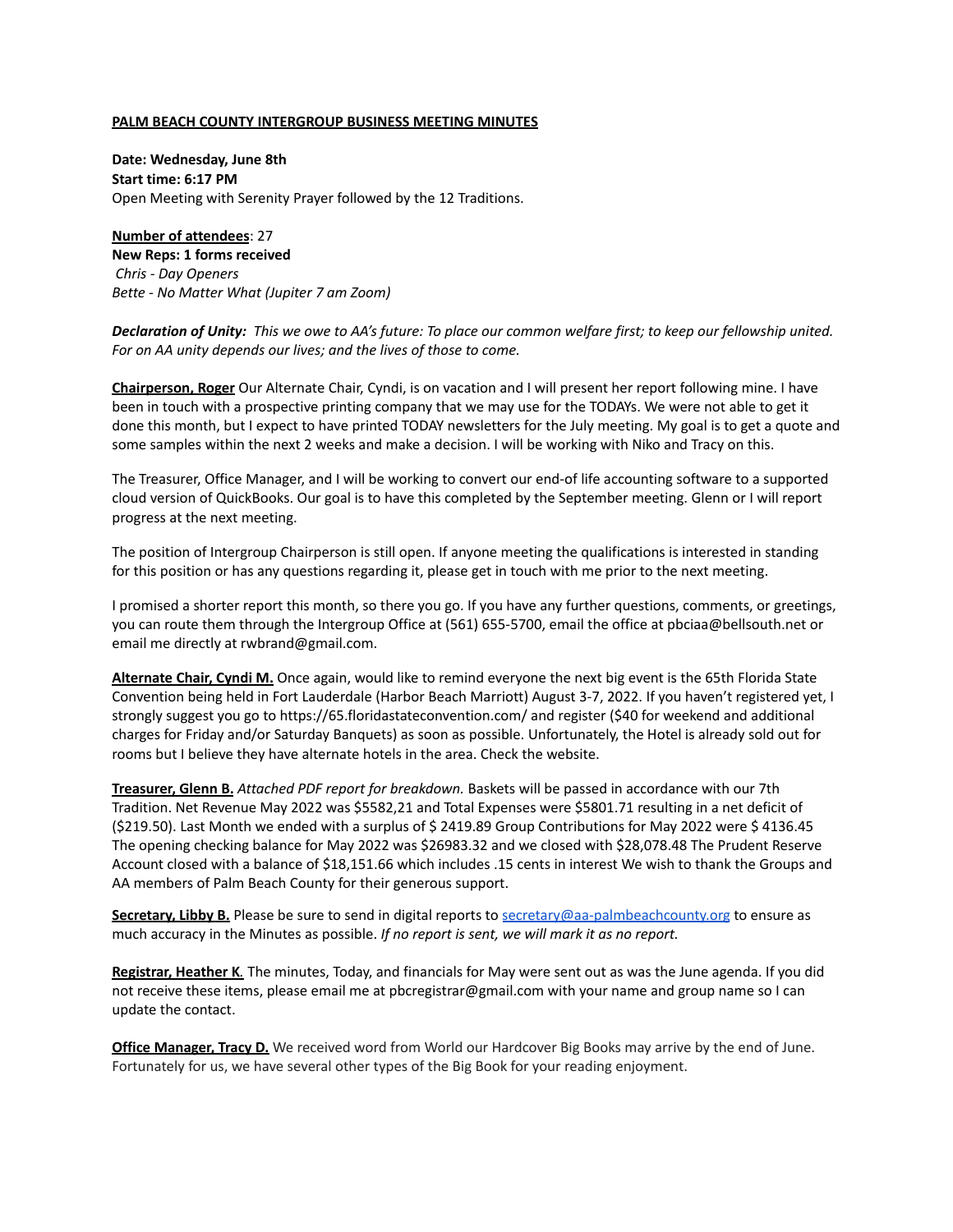I have reached out to PBC Parks and Recreation for rental pricing information for the Intergroup annual picnic, at Okeeheelee park. More will be revealed in the next month or so.

We have filled our volunteer quota with new comers and old timers and I wish to thank Mike our Phone Chair and Terry for stepping up. What a Great way to stay sober!

Intergroup will be closed Monday July 4<sup>th</sup> and reopen July 5<sup>th</sup>, at 9:00am, please keep this in mind for all of your Intergroup needs.

A special Thank You to Nicholas F. out of the North end. He has obtained a 53ft. shipping container to send much needed supplies to the Bahamas including our "Books for the Bahamas". I am honored and proud of our groups in PB County to be a part in assisting our brothers and sisters.

## **GSR > Intergroup Liaison, Lynne S.** *No Digital Report*

## **North/South County Intergroup Liaison, Jeff** *No Digital Report*

**Archives Committee Liaison, Kevin R:** Sherwin is actively digitizing our archives information. There's a lot of data to be transferred as well as organized to be easily accessible in the archives computer computer.

#### **COMMITTEE REPORTS**

**Public Information**: **Deborah** J. During this period, AA pamphlets were distributed for display to JFK Emergency Room, and two locations of Florida Cancer Specialists. In addition, Spanish language literature was obtained from the District PICPC Chair for a local business with Spanish-speaking problem drinkers. Pamphlets will also be provided to the Legal Aid Society of Palm Beach County.

The District has recently placed a PSA on the bus bench at Okeechobee and Military, with our Intergroup contact info: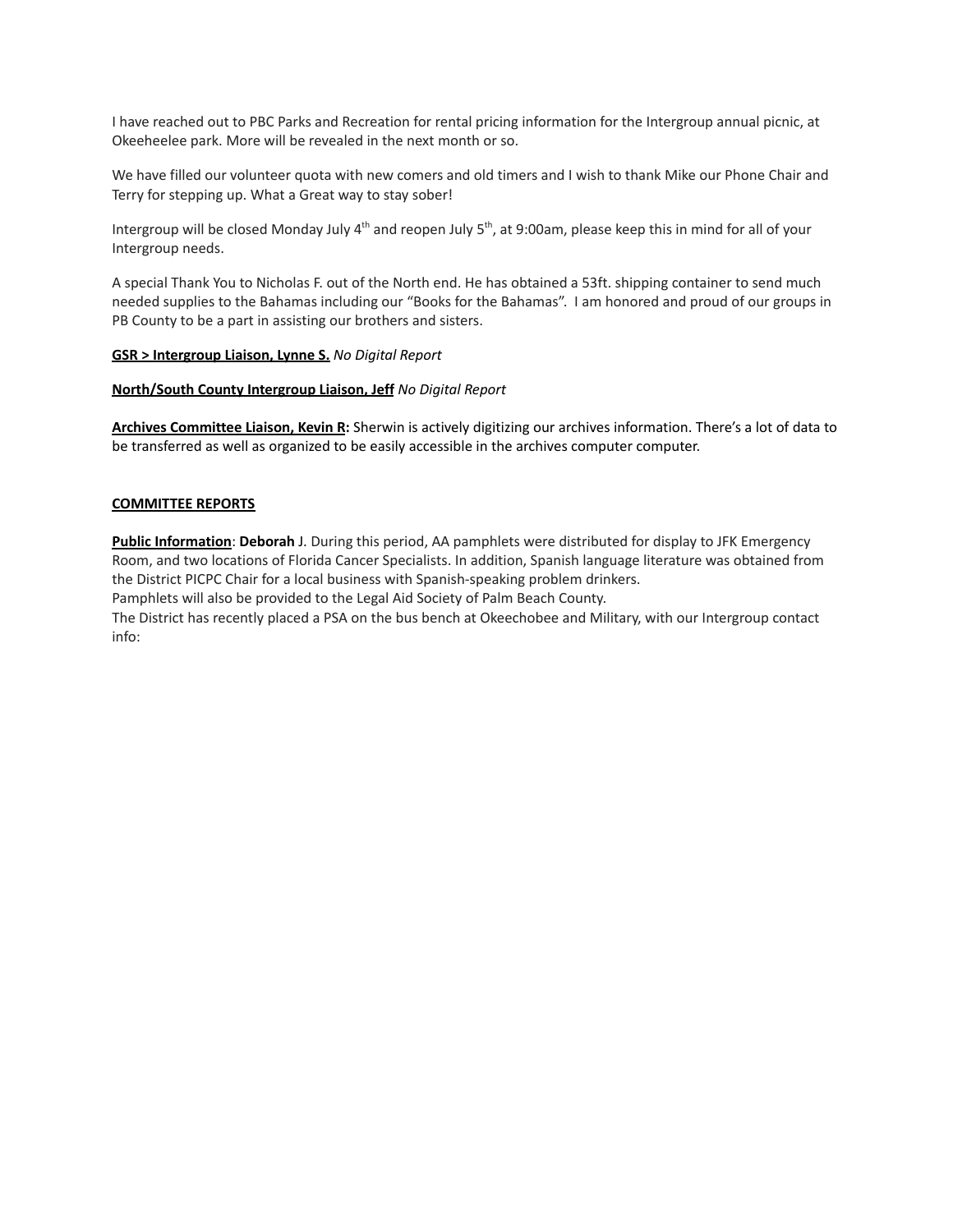

# **12 Step List, Michael:** *No Digital Report*

**Phone Volunteer Committee, Mike H.:** *No Digital Report*

**TODAY, Niko:** See attached - Please send service opportunities, events etc. to [nikodoggett@gmail.com](mailto:nikodoggett@gmail.com)

**Birthday Club, Bonnie C.** Hello all of you fabulous alcoholics. My name is Bonnie & I am your birthday club chair. This month we sent out cards & special commemorative Bill & Bob coins to 10 people totaling 248 years of sobriety!

**Website Committee, Troy C.** Website is running and stable. If you or a member of your group is knowledgeable with Wordpress and/or SQL databases, please email me at webmaster@aa-palmbeachcounty.org if you'd be interested in helping out with a couple simple projects relating to the Intergroup website.

Following up on the matter of chairperson and board member email addresses, thank you to everyone who reached out after the previous Intergroup Business Meeting. We were able to get several of the Intergroup chairperson and board member email addresses sorted out. I do still need help straightening out the remaining email addresses. If you are the chairperson of any of the following positions, please email me at webmaster@aa-palmbeachcounty.org and let me know if you'd like the Intergroup email address related to your position to forward to your personal email, or if you'd like to log into the Intergroup email address directly. If you have any questions, see me after the meeting, email me, or call or text me at 732-674-9726.

**Group Contact Committee**, **Paula** Continuing to go to different meetings found on the meeting guide if they are not as listed I will contact the Intergroup office!

**Bridging the Gap Committee, Ken:** *No Digital Report*